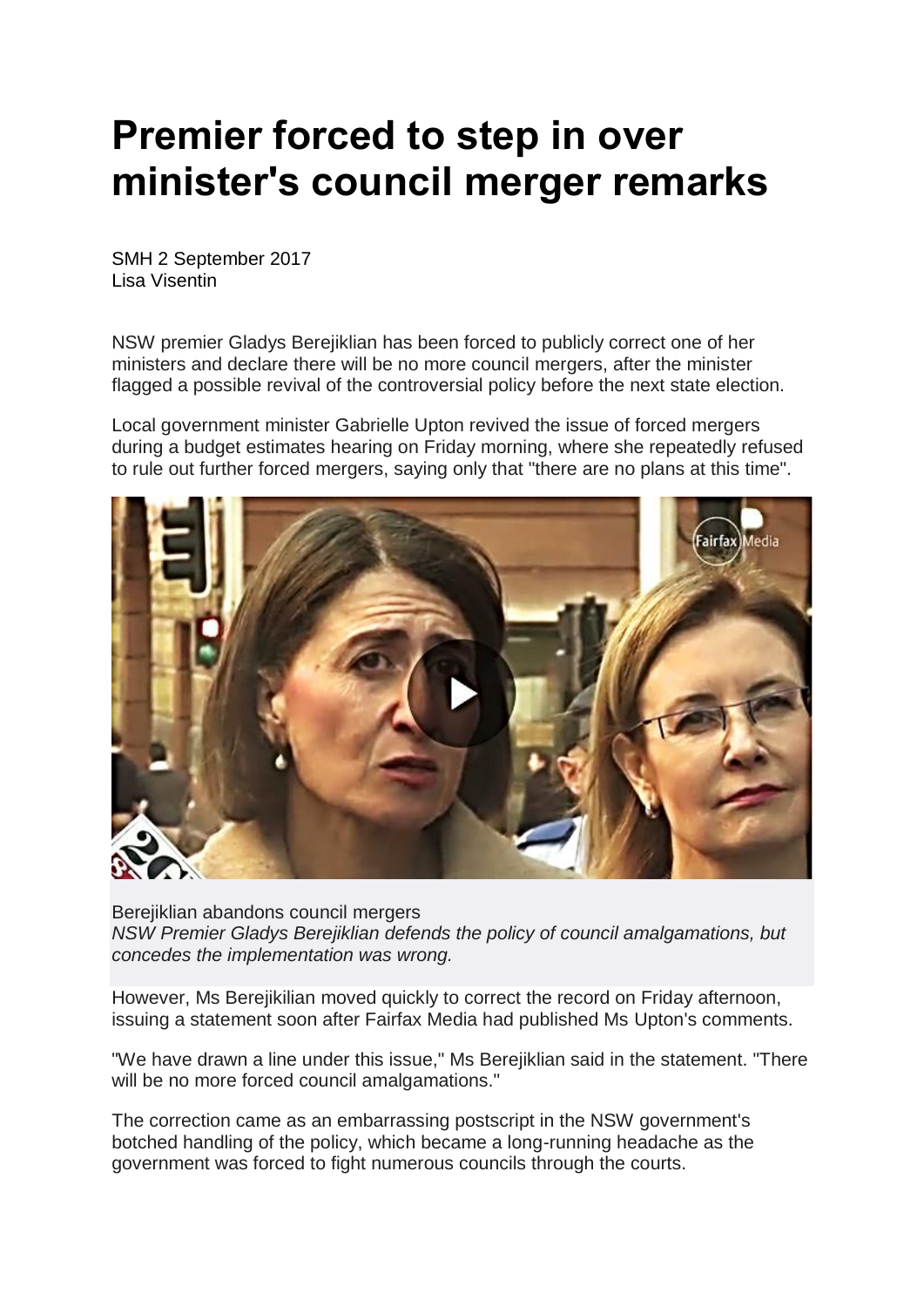Five weeks ago, Ms Berejiklian abandoned the remaining Sydney mergers, explained the decision to backflip on the policy as [necessary](http://www.smh.com.au/nsw/nsw-government-to-abandon-legal-battle-over-council-amalgamations-20170727-gxjqtl.html) to ensure certainty ahead of the council [elections](http://www.smh.com.au/nsw/nsw-government-to-abandon-legal-battle-over-council-amalgamations-20170727-gxjqtl.html) of September 9.



*NSW Premier Gladys Berejiklian, right, and Local Government Minister Gabrielle Upton arrive at a press conference in July during which they announced the government's backflip on council mergers.* Photo: AAP

The issue was thought to be dead, until the opposition seized on Ms Upton's comments during the local government budget estimates hearing on Friday morning.

Pressed on the issue by Labor's shadow minister Peter Primrose, who asked her to commit to no further forced mergers before the 2019 state election, Ms Upton said: "Let me put it another way, I won't rule them in. I won't rule them out. There are no plans."

This latest debacle comes as ratepayers in the 20 newly amalgamated councils, created through the state government's merger policy, prepare to go to the polls next Saturday to elect their new council representatives.

A further 26 councils across NSW will also have elections on September 9, following the government's decision in February to abandon the remaining mergers in the bush, and its decision in July not to pursue the remaining Sydney mergers.

Despite the premier's correction, Ms Upton's remarks will most likely fuel speculation among anti-merger campaigners that the government will revive the policy after the September 9 elections.

Speaking at a community forum this week, Hunters Hill mayor Richard Quinn said the issue would not be put to rest until legislative protections were in place.